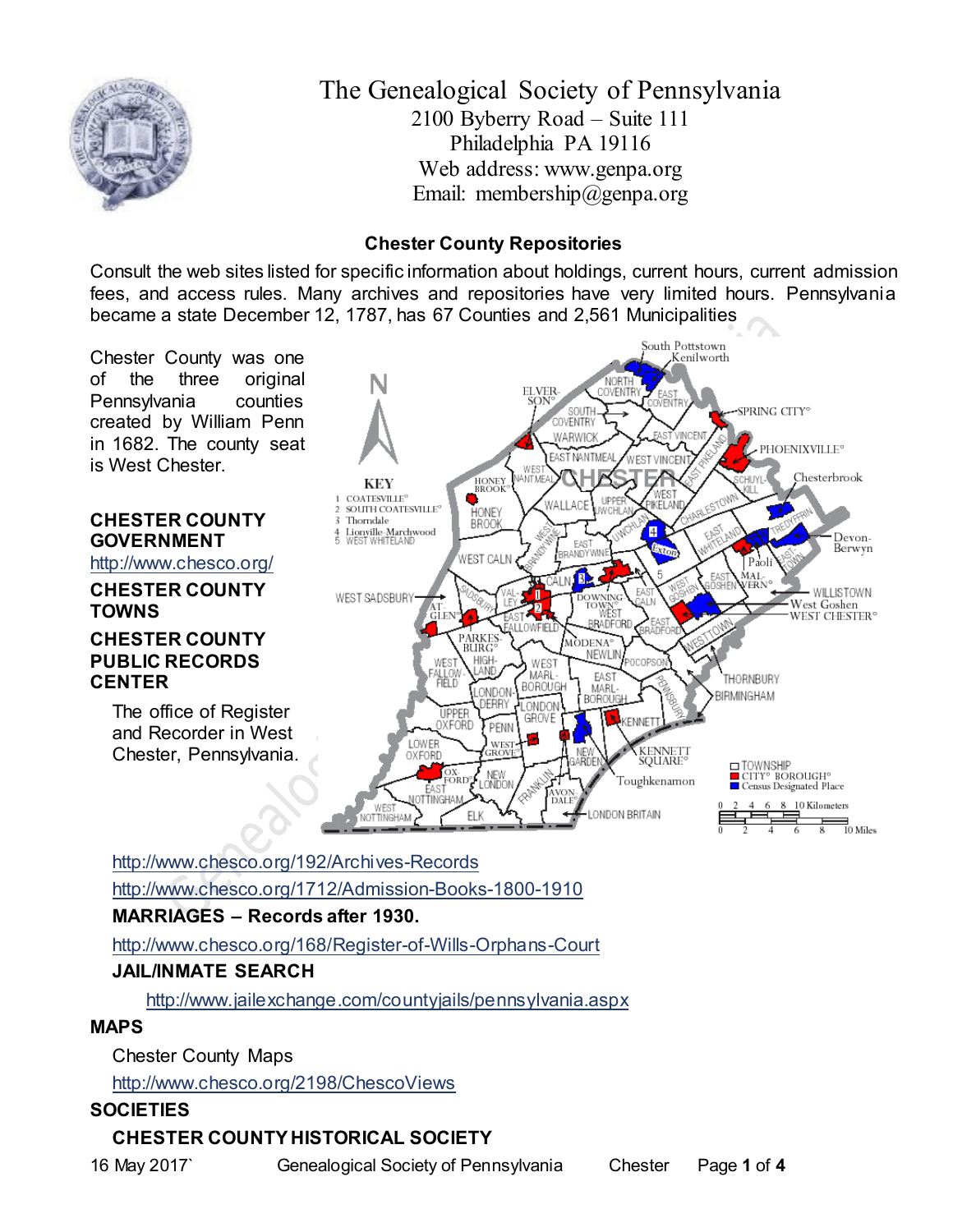Web: [http://www.chestercohistorical.org/](http://www.bradfordhistory.com/)

Facebook:<https://www.facebook.com/ChesterCoHist/>

Twitter: [@ChesterCoHist](https://twitter.com/ChesterCoHist)

## **CHESTER COUNTY GENEALOGICAL SOCIETY**

NA.

# **CHESTER COUNTY LIBRARY SYSTEM**

• <http://www.ccls.org/221/Genealogy>

## **RESOURCES**

- **Genealogical Society of Pennsylvania GSP** [http://GenPA.org](http://genpa.org/) **GSP Research** <https://genpa.org/research/>
- PAGenWeb Chester County <http://www.chester.pa-roots.com/>
- Obituaries
- **LDS** <http://ldsgenealogy.com/PA> [http://www.newspaperobituaries.net/pennsylvania/chester\\_county\\_obituaries.htm](http://www.newspaperobituaries.net/pennsylvania/chester_county_obituaries.htm)
- County Newspapers o <http://www.ccsites.com/news.html>
- Chester County Census Records: [http://www.censusfinder.com/pennsylvania\\_census7.htm](http://www.censusfinder.com/pennsylvania_census7.htm)

**Size** 

- **Random Acts of Kindness** <https://www.raogk.org/>
- **Family Search LDS:**<https://familysearch.org/>Free site but does require a login Collection List <https://familysearch.org/search/collection/list> [https://familysearch.org/wiki/en/Chester\\_County,\\_Pennsylvania\\_Genealogy](https://familysearch.org/wiki/en/Chester_County,_Pennsylvania_Genealogy)
- **Collections at the Historical Society of Pennsylvania HSP -** <http://hsp.org/collections>
	- HSP is membership based and there is a fee 1300 Locust Street, Philadelphia, PA 19107 215-732-6200 ext. 235 or [membership@hsp.org](mailto:membership@hsp.org)
- **RG-47. RECORDS OF THE COUNTY GOVERNMENTS** Guide to African American Resources at the Pennsylvania State Archives <http://www.phmc.state.pa.us/bah/aaGuide/AA-RG-47.html>
- **National Archives of Philadelphia** (**NARA**) Mid Atlantic Region: [http://www.nara.gov/research\\_rooms/mid\\_atlantic/](http://www.nara.gov/research_rooms/mid_atlantic/) **Records Request Process**

National Archives 14700 Townsend Road Philadelphia, Pennsylvania 19154-1096 Telephone: (215) 305-2044 Fax: (215) 305-2038 E-mail: [philadelphia.archives@nara.gov](mailto:philadelphia.archives@nara.gov) <https://wwwarchives.gov/philadelphia>

## **Naturalizations: NARA**

Pennsylvania: Philadelphia, 1790-1991; Pittsburgh, 1820-1979; Erie, 1940-1972; Scranton, 1901-1990; Wilkes-Barre, 1943-1972; Williamsport, 1909-1913; and Harrisburg, 1911-1917

## **MILITARY**

The National Archives at Philadelphia (**NARA**), through its partners Ancestry.com and Fold3.com, provides access to records relating to the military service of individuals from the American Revolution through World War II. Please note that Official Military Personnel Files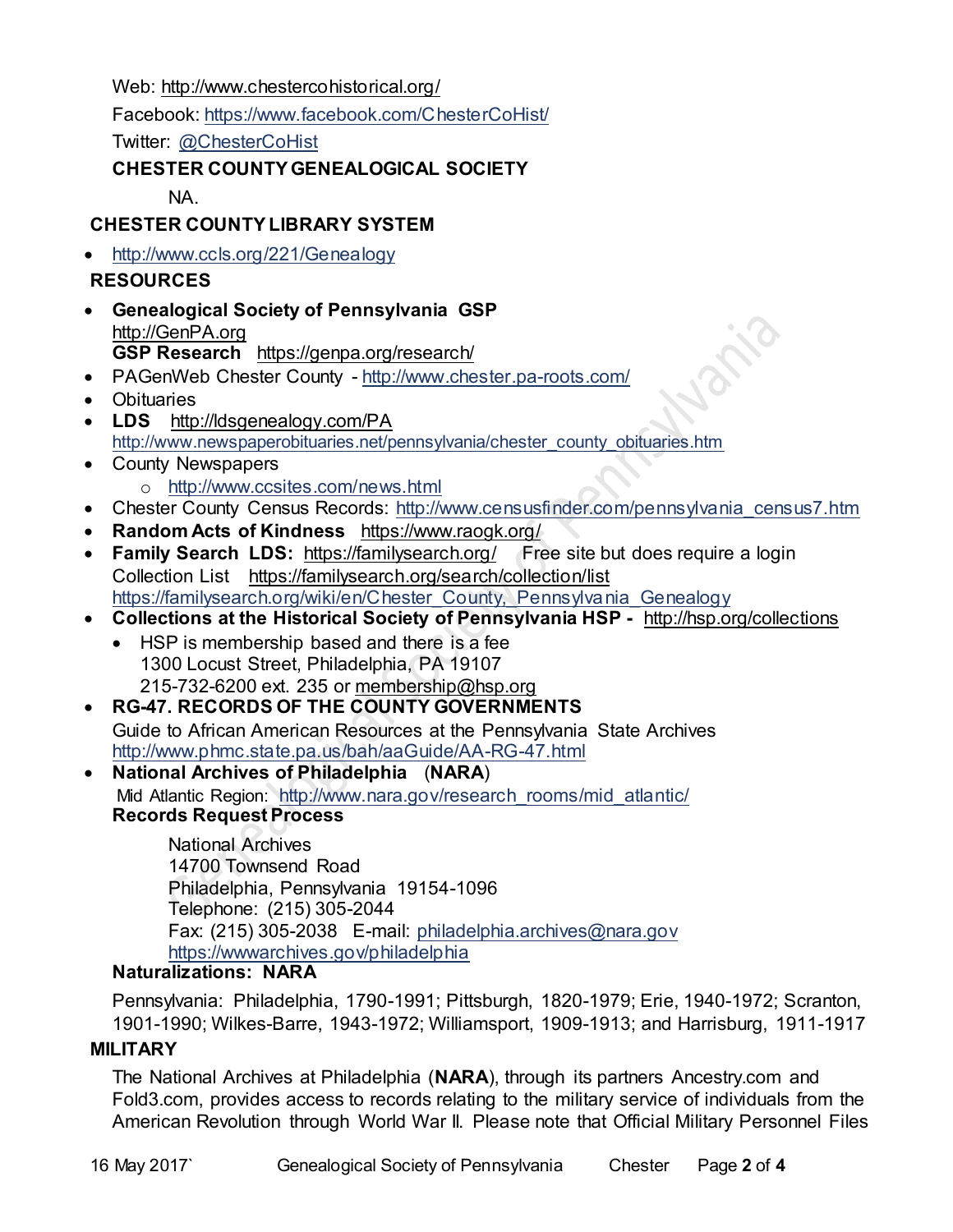from World War I to the present are held by the National Archives at St. Louis. <https://www.archives.gov/st-louis>

World War I and World War II, Fourth Enumeration Draft Cards can also be accessed through our partner sites. In addition, Records of the Selective Service System, 1940-1969, for individuals from Delaware, Maryland, Pennsylvania, Virginia, and West Virginia are available from the National Archives at St. Louis. Copies of World War I draft cards can be requested from the National Archives at Atlanta [\(Atlanta.archives@nara.gov](mailto:Atlanta.archives@nara.gov) ).

For information on obtaining World War II era and later draft cards, please see <http://www.archives.gov/st-louis/archival-programs/other-records/selective-service.html> <https://www.archives.gov/philadelphia/public/family-history.html#military>

### **Pennsylvania Military Records Research Guide**

<https://www.raogk.org/pennsylvania-genealogy/pa-military-records/>

### **Probate – Wills Administrations**

Probate records may include Person's exact death date, Names of the family members, Family relationships, Names of spouses of children, Residences, Adoption or guardianship of minor children or dependents, Worth of the property and land holdings, Evidence of occupation, religion, or military service

**Family Search:** Pennsylvania Probate Records, 1683-1994 <https://familysearch.org/>

This collection includes probate records created in Pennsylvania counties. The records include wills, estate records and indexes.

### **State of Pennsylvania Vital Records**

The **Pennsylvania State Archives** collects, preserves and makes available for study the permanently-valuable public records of the Commonwealth, with particular attention given to the records of state government.

Mailing address: 350 North Street Harrisburg, PA 17120 Email: Email PA State Archives Phone: (717) 783-3281

GPS address: 801 North 3rd Street Harrisburg, PA 17102 Coordinates: 40.266080, - 76.886053

## **BIRTH CERTIFICATES**, 1906-1910

The Division of Vital Records (DVR) maintains birth records that occurred in Pennsylvania from 1906 to the present.

For information on public records (births occurring from 1906 to 1910), click on Pennsylvania State Archives <http://www.phmc.pa.gov/archives/Pages/default.aspx>or our Genealogy page. [http://www.health.pa.gov/MyRecords/Certificates/Genealogy/Pages/14125.aspx#.WNvLKfkrJH](http://www.health.pa.gov/MyRecords/Certificates/Genealogy/Pages/14125.aspx#.WNvLKfkrJHY) [Y](http://www.health.pa.gov/MyRecords/Certificates/Genealogy/Pages/14125.aspx#.WNvLKfkrJHY)

## **Death Certificates**, 1906-1965

Original birth certificates for 1906-1910 and death certificates for 1906-1965 are available at the State Archives. Digital copies of the 1906-1908 birth certificates and the 1906-1963 death certificates may be found on Ancestry.com. Pennsylvania residents can access these records free of charge through Ancestry.com Pennsylvania. A free account can be created.

### **Certified Copies of Death Certificates**

The Division of Vital Records maintains records of deaths that occurred from 1906 to the present. Certified copies of death certificates (with a raised seal)